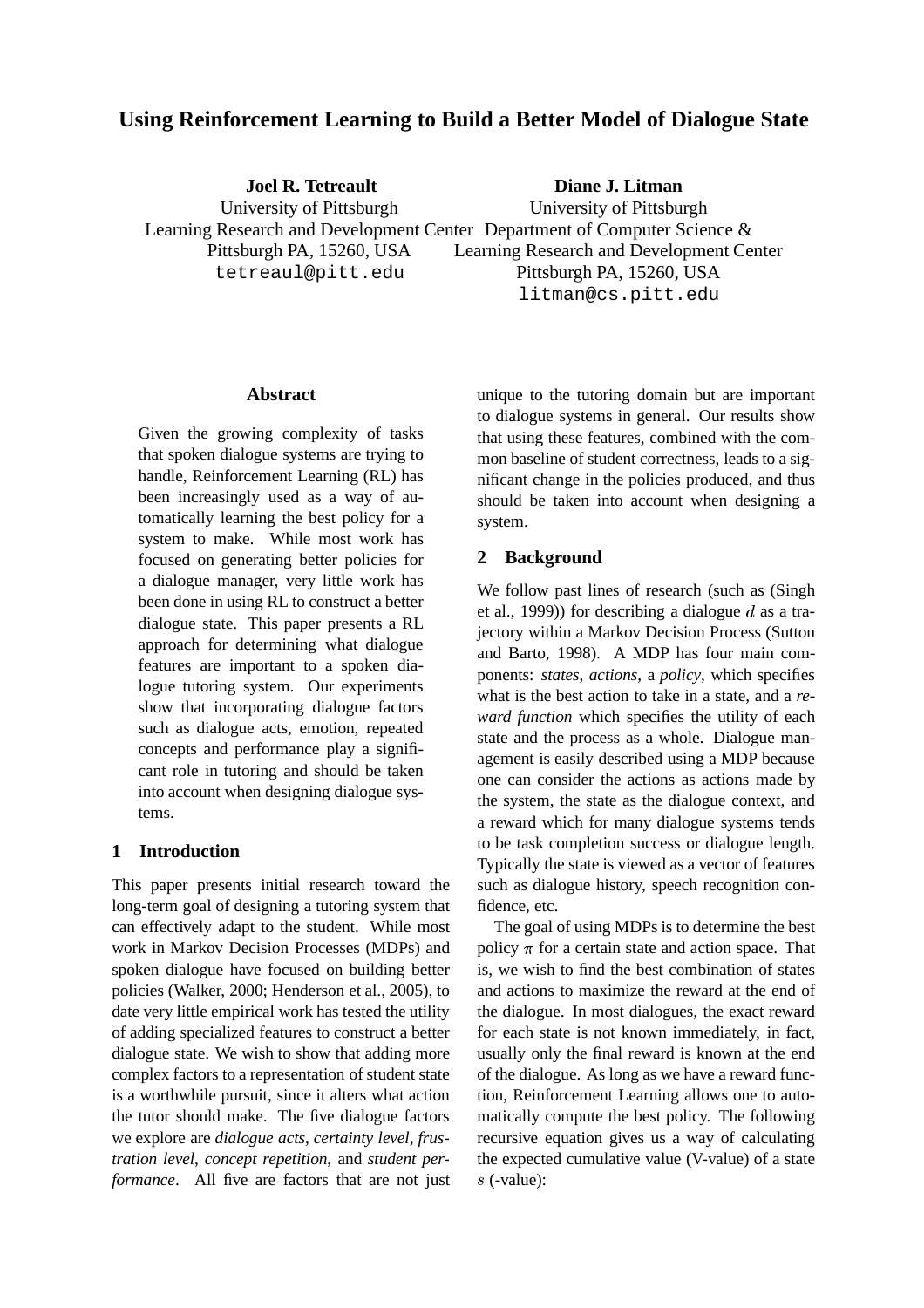$$
V(s) = \sum_{s'} P_{ss'}^{\pi(s)} [R_{ss'}^{\pi(s)} + \gamma V(s')]
$$

Here  $\pi(s)$  is the best action for state s at this time,  $P$  is the probability of getting from state  $s$  to s' via  $\pi(s)$ . This is multiplied by the sum of the re- $\alpha$  and  $\beta$ ,  $\gamma$  and  $\beta$  indices the value of the new state multiplied by a discount factor  $\gamma$ .  $\gamma$  ranges between 0 and 1 and discounts the value of past states. The *policy iteration* algorithm (Sutton and Barto, 1998) iteratively updates the value of each state V(s) based on the values of its neighboring states. The iteration stops when each update yields an epsilon difference (implying that  $V(s)$  has converged) and we select the action that produces the highest V-value for that state.

Normally one would want a dialogue system to interact with users thousands of times to explore the entire traversal space of the MDP, however in practice that is very time-consuming. Instead, the next best tactic is to train the MDP (that is, calculate transition probabilities for getting from one state to another, and the reward for each state) on already collected data. Of course, the whole space will not be considered, but if one reduces the size of the state vector effectively, data size becomes less of an issue (Singh et al., 2002).

#### **3 Corpus**

For our study, we used an annotated corpus of 20 human-computer spoken dialogue tutoring sessions. Each session consists of an interaction with one student over 5 different college-level physics problems, for a total of 100 dialogues. Before the 5 problems, the student is asked to read physics material for 30 minutes and then take a pre-test based on that material. Each problem begins with the student writing out a short essay response to the question posed by the computer tutor. The system reads the essay and detects the problem areas and then starts a dialogue with the student asking questions regarding the confused concepts. Informally, the dialogue follows a question-answer format. Each of the dialogues has been manually authored in advance meaning that the system has a response based on the correctness of the student's last answer. Once the student has successfully answered all the questions, he or she is asked to correct the initial essay. On average, each of the dialogues takes 20 minutes and contains 25 student turns. Finally, the student is given a post-test similar to the pre-test, from which we can calculate their normalized learning gain:

$$
NLG = \frac{post-pre}{1-pre}
$$

Prior to our study, the corpus was then annotated for Student and Tutor Moves (see Tables 1 and 2) which can be viewed as Dialogue Acts (Forbes-Riley et al., 2005). Note that tutor and student turns can consist of multiple utterances and can thus be labeled with multiple moves. For example, a tutor can give feedback and then ask a question in the same turn. Whether to include feedback will be the action choice addressed in this paper since it is an interesting open question in the Intelligent Tutoring Systems (ITS) community. Student Moves refer to the type of answer a student gives. Answers that involve a concept already introduced in the dialogue are called Shallow, answers that involve a novel concept are called Novel, "I don't know" type answers are called Assertions (As), and Deep answers refer to answers that involve linking two concepts through reasoning. In our study, we merge all non-Shallow moves into a new move "Other."

In addition to Student Moves, we annotated five other features to include in our representation of the student state. Two emotion related features were annotated manually (Forbes-Riley and Litman, 2005): certainty and frustration. Certainty describes how confident a student seemed to be in his answer, while frustration describes how frustrated the student seemed to be in his last response. We include three other features for the Student state that were extracted automatically. Correctness says if the last student answer was correct or incorrect. As noted above, this is what most current tutoring systems use as their state. Percent Correct is the percentage of questions in the current problem the student has answered correctly so far. Finally, if a student performs poorly when it comes to a certain topic, the system may be forced to repeat a description of that concept again (concept repetition).

It should be noted that all the dialogues were authored beforehand by physics experts. For every turn there is a list of possible correct, incorrect and partially correct answers the student can make, and then for each one of these student responses a link to the next turn. In addition to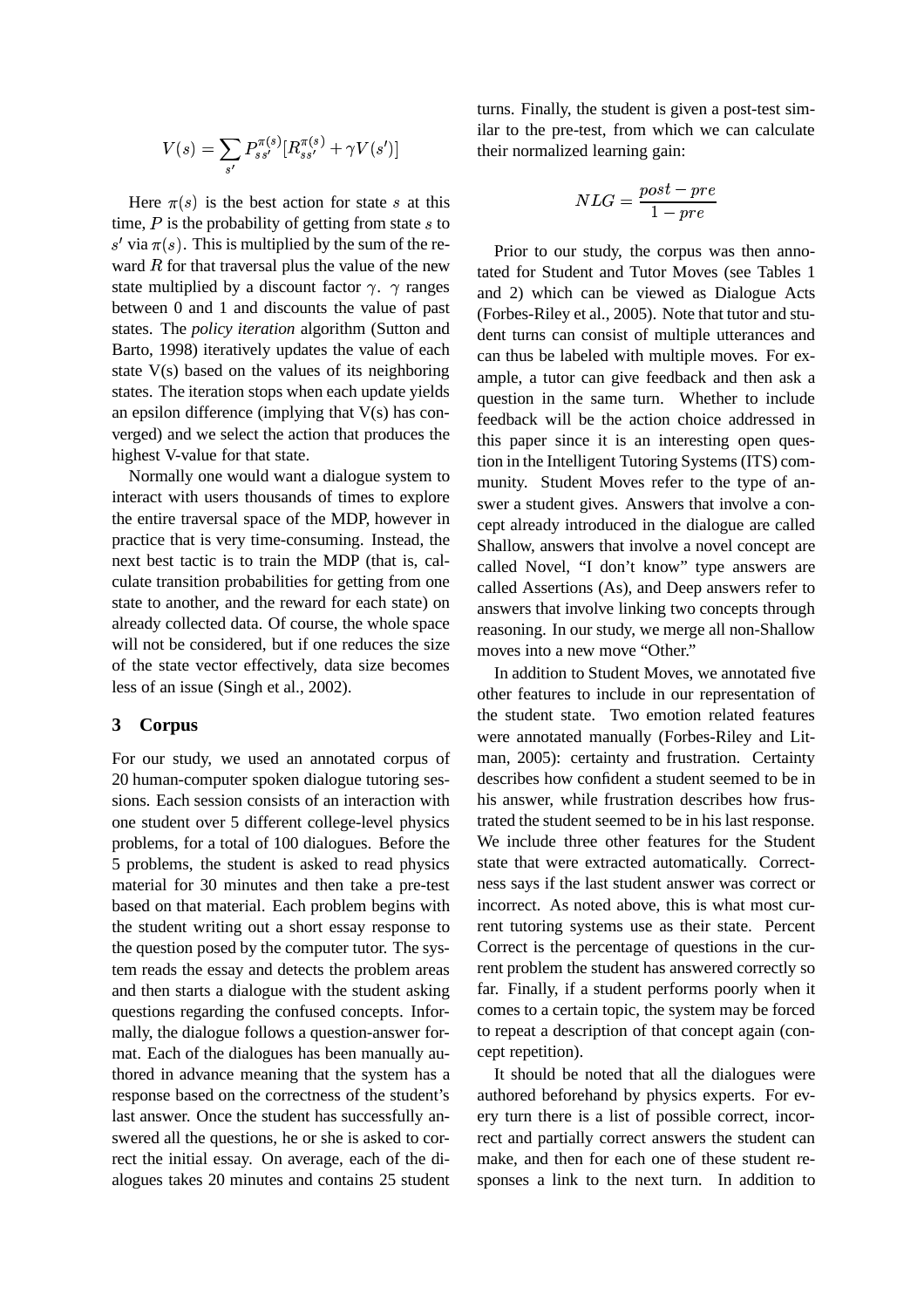| State                     | Parameters                         |
|---------------------------|------------------------------------|
| <b>Student Move</b>       | Shallow (S)                        |
|                           | Novel & As & Deep $(O)$            |
| Certainty                 | Certain, Uncertain, Neutral        |
| Frustration               | Frustrated $(F)$ , Neutral $(N)$ , |
| Correctness               | Correct $(C)$ , Incorrect $(I)$    |
|                           | Partially Correct (PC)             |
| Percent Correct           | 50-100% (High), 0-50% (Low)        |
| <b>Concept Repetition</b> | Concept is not repeated $(0)$ ,    |
|                           | Concept is repeated $(R)$          |

Table 1: Student Features in Tutoring Corpus

| Action                    | Parameters                    |  |
|---------------------------|-------------------------------|--|
| Tutor Feedback Act        | Positive, Negative            |  |
| <b>Tutor Ouestion Act</b> | Short Answer Question (SAQ)   |  |
|                           | Complex Answer Question (CAQ) |  |
| Tutor State Act           | Restatement, Recap, Hint      |  |
|                           | Expansion, Bottom Out         |  |

Table 2: Tutor Acts in Tutoring Corpus

explaining physics concepts, the authors also include feedback and other types of helpful measures (such as hints or restatements) to help the student along. These were not written with the goal of how best to influence student state. Our goal in this study is to automatically learn from this corpus which state-action patterns evoke the highest learning gain.

### **4 Infrastructure**

To test different hypotheses of what features best approximate the student state and what are the best actions for a tutor to consider, one must have a flexible system that allows one to easily test different configurations of states and actions. To accomplish this, we designed a system similar to the Reinforcement Learning for Dialogue Systems (RLDS) (Singh et al., 1999). The system allows a system designer to specify what features will compose the state and actions as well as perform operations on each individual feature. For instance, the tool allows the user to collapse features together (such as collapsing all Question Acts together into one) or quantize features that have continuous values (such as the number of utterances in the dialogue so far). These collapsing functions allow the user to easily constrain the trajectory space. To further reduce the search space for the MDP, our tool allows the user to specify a threshold to combine states that occur less than the threshold into a single "threshold state." In addition, the user can specify a reward function and a discount factor,

For this study, we use a threshold of 50 and a discount factor of 0.9, which is also what is commonly used in other RL models, such as (Frampton and Lemon, 2005). For the dialogue reward function, we did a median split on the 20 students based on their normalized learning gain, which is a standard evaluation metric in the Intelligent Tutoring Systems community. So 10 students and their respective 5 dialogues were assigned a positive reward of +100 (high learners), and the other 10 students and their respective dialogues were assigned a negative reward of -100 (low learners). It should be noted that a student's 5 dialogues were assigned the same reward since there was no way to approximate their learning gain in the middle of a session.

The output of the tool is a probability matrix over the user-specified states and actions. This matrix is then passed to an MDP toolkit (Chades et al., 2005) written in Matlab.<sup>1</sup> The toolkit performs policy iteration and generates a policy as well as a list of V-values for each state.

### **5 Experimental Method**

With the infrastructure created and the MDP parameters set, we can then move on to the goal of this experiment - to see what sources of information impact a tutoring dialogue system. First, we need to develop a baseline to compare the effects of adding more information. Second, we generate a new policy by adding the new information source to the baseline state. However, since we are currently not running any new experiments to test our policy, or evaluating over user simulations, we evaluate the reliability of our policies by looking at how well they converge over time, that is, if you incrementally add more data (ie. a student's 5 dialogues) does the policy generated tend to stabilize over time? And also, do the V-values for each state stabilize over time as well? The intuition is that if both the policies and V-values tend to converge then we can be sure that the policy generated is reasonable.

The first step in our experiment is to determine a baseline. We use feedback as our system action in our MDP. The action size is 3 (tutor can give feedback (Feed), give feedback with another tutor act (Mix), or give no feedback at all (NonFeed). Examples from our corpus can be seen in Table 3. It should be noted that "NonFeed" does not mean that the student's answer is not acknowledged, it

<sup>&</sup>lt;sup>1</sup>MDP toolkit can be downloaded from http://www.inra.fr/bia/T/MDPtoolbox/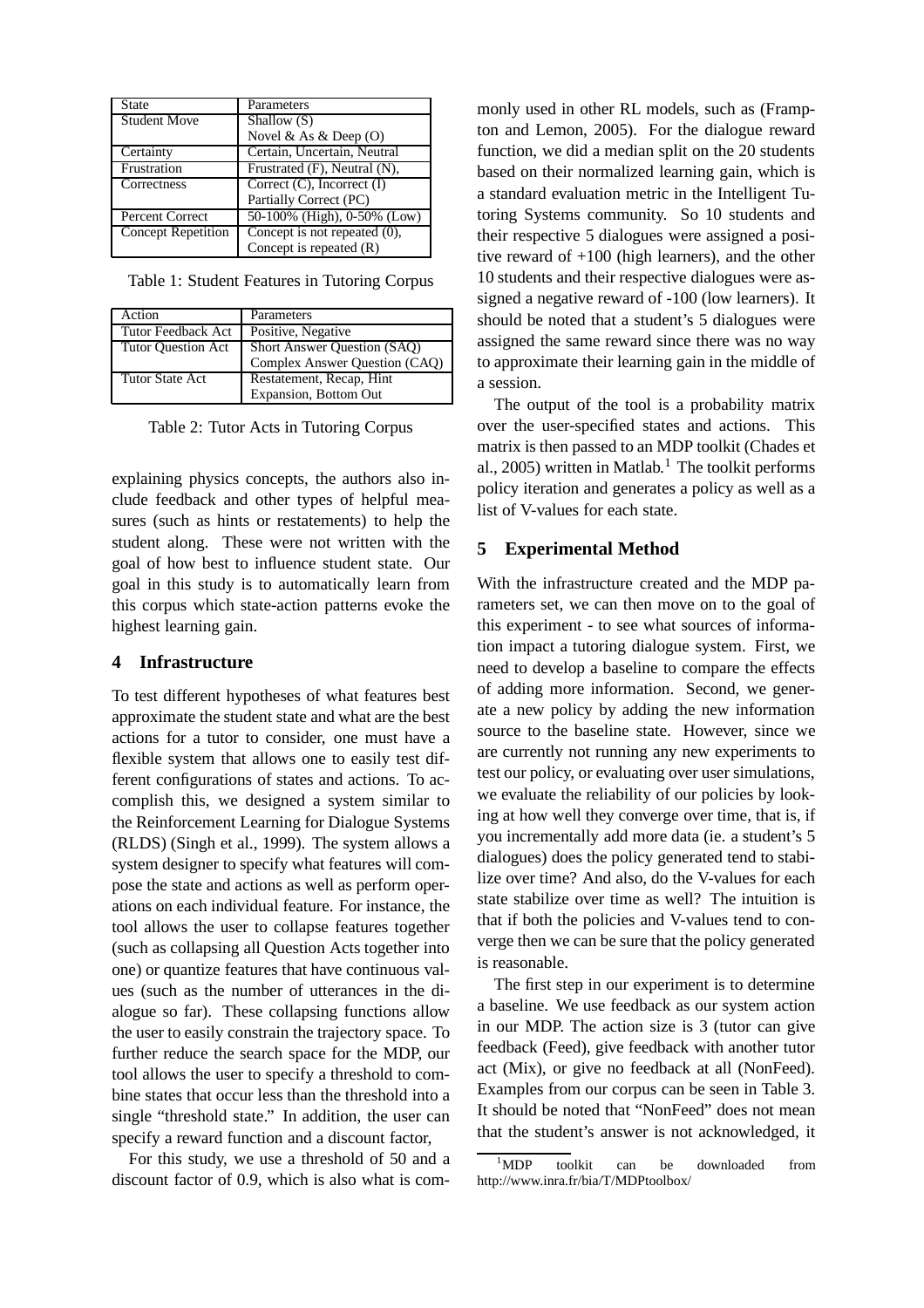| Case    | <b>Tutor Moves</b> | Example Turn                                                                                                   |
|---------|--------------------|----------------------------------------------------------------------------------------------------------------|
| Feed    | Pos                | 'Super."                                                                                                       |
| Mix     | Pos, SAO           | "Good. What is the direction of that force relative to your fi st?"                                            |
| NonFeed | Hint. CAO          | 'To analyze the pumpkin's acceleration we will use Newton's Second Law.<br>What is the definition of the law?" |

Table 3: Tutor Action Examples

means that something more complex than a simple positive or negative phrase is given (such as a Hint or Restatement). Currently, the system's response to a student depends only on whether or not the student answered the last question correctly, so we use correctness as the sole feature in our dialogue state. Recall that a student can either be correct, partially correct, or incorrect. Since partially correct occurs infrequently compared to the other two, we reduced the state size to two by combining Incorrect and Partially Correct into one state (IPC) and keeping correct (C).

The third column of Table 4 has the resulting learned MDP policy as well as the frequencies of both states in the data. So for both states, the best action for the tutor to make is to give feedback, without knowing anything else about the student state.

The second step in our experiment is to test whether the policies generated are indeed reliable. Normally, the best way to verify a policy is by conducting experiments and seeing if the new policy leads to a higher reward for the new dialogues. In our context, this would entail running more subjects with the augmented dialogue manager and checking if the students had a higher learning gain with the new policies. However, collecting data in this fashion can take months. So, we take a different tact of checking if the polices and values for each state are indeed converging as we add data to our MDP model. The intuition here is that if both of those parameters were varying between a corpus of 19 students to 20 students, then we can't assume that our policy is stable, and hence not reliable. However, if these parameters converged as more data was added, this would indicate that the MDP is reliable.

To test this out, we conducted a 20-fold crossaveraging test over our corpus of 20 students. Specifically, we made 20 random orderings of our students to prevent any one ordering from giving a false convergence. Each ordering was then chunked into 20 cuts ranging from a size of 1 student, to the entire corpus of 20 students. We then passed each cut to our MDP infrastructure such that we started with a corpus of just the first student of the ordering and then determined a MDP policy for that cut, then added another student to that original corpus and reran our MDP system. We continue this incremental addition of a student (5 dialogues) until we completed all 20 students. So at the end, we have 20 random orderings with 20 cuts each, so 400 MDP trials were run. Finally, we average the V-values of same size cuts together to produce an average V-value for that cut size. The left-hand graph in Figure 1 shows a plot of the average Vvalues for each state against a cut. The state with the plusses is the positive final state, and the one at the bottom is the negative final state. However, we are most concerned with how the non-final states converge, which are the states in the middle. The plot shows that for early cuts, there is a lot of instability but then each state tends to stabilize after cut 10. So this tells us that the V-values are fairly stable and thus reliable when we derive policies from the entire corpus of 20 students.

As a further test, we also check that the policies generated for each cut tend to stabilize over time. That is, the differences between a policy at a smaller cut and the final cut converge to zero as more data is added. This "diffs" test is discussed in more detail in Section 6.

# **6 Results**

In this section, we investigate whether adding more information to our student state will lead to interesting policy changes. First, we add certainty to our baseline of correctness, and then compare this new baseline's policy (henceforth Baseline 2) with the policies generated when student moves, frustration, concept repetition, and percent correctness are included. For each test, we employed the same methodology as with the baseline case of doing a 20-fold cross-averaging and examining if the states' V-values converge.

We first add certainty to correctness because prior work (such as (Bhatt et al., 2004)) has shown the importance of considering certainty in tutoring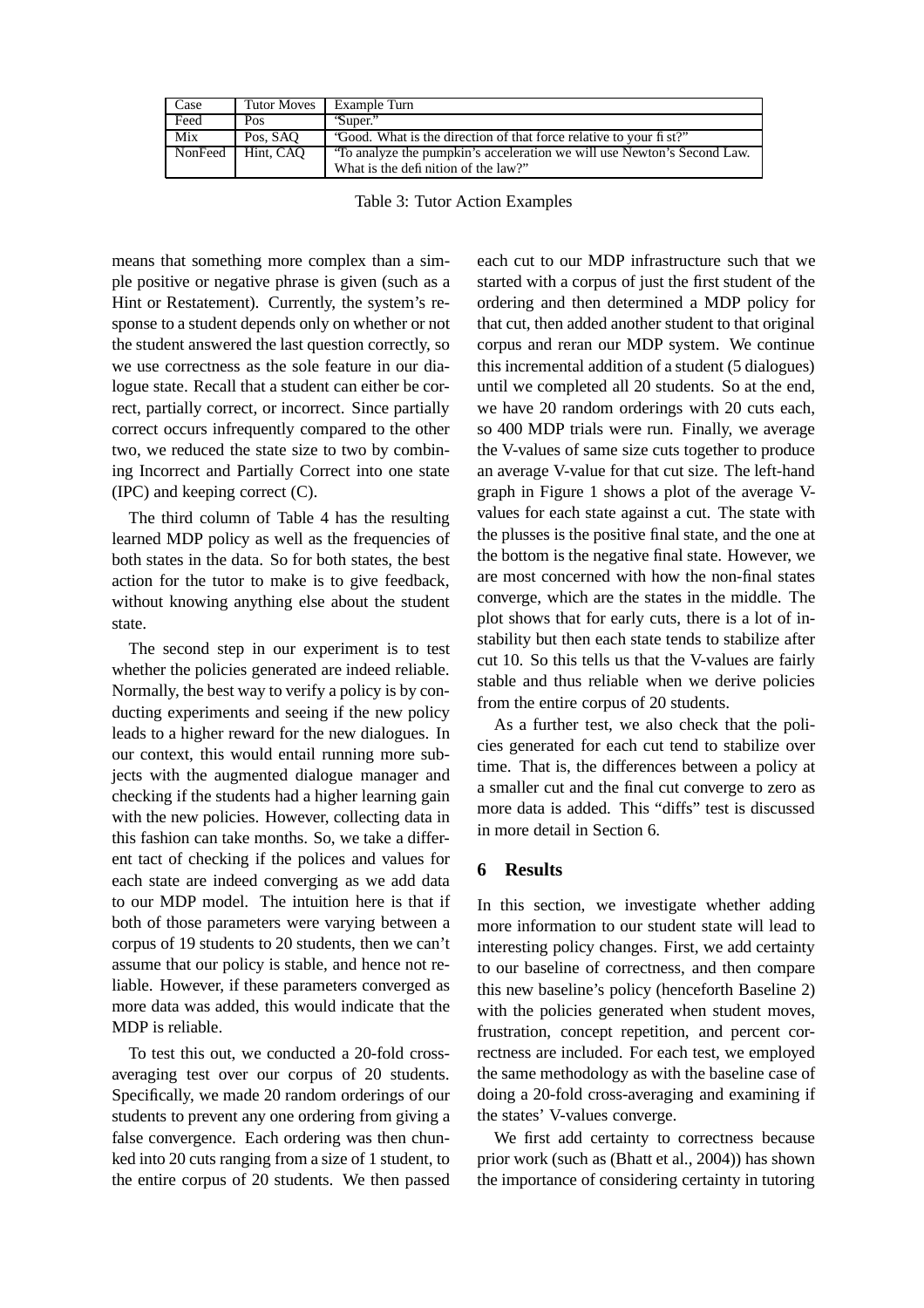

Figure 1: Baseline 1 and Baseline 2 Convergence Plots

systems. For example, a student who is correct and certain probably does not need a lot of feedback. But one that is correct but uncertain could signal that the student is becoming doubtful or at least confused about a concept. There are three types of certainty: certain (cer), uncertain (unc), and neutral (neu). Adding these to our state representation increases state size from 2 to 6. The new policy is shown in Table 4. The second and third columns show the original baseline states and their policies. The next column shows the new policy when splitting the original state into the new three states based on certainty, as well as the frequency of the new state. So the first row can be interpreted as if the student is correct and certain, one should give no feedback; if the student is correct and neutral, give feedback; and if the student is correct and uncertain, give non-feedback.

| State | <b>Baseline</b>    | $+$ Certainty         |
|-------|--------------------|-----------------------|
| C     | <b>Feed</b> (1308) | cer: NonFeed $(663)$  |
|       |                    | neu: Feed (480)       |
|       |                    | unc: NonFeed $(165)$  |
| IPC.  | <b>Feed</b> (872)  | cer: NonFeed $(251)$  |
|       |                    | neu: <b>Mix</b> (377) |
|       |                    | unc: NonFeed $(244)$  |

Table 4: Baseline Policies

Our reasoning is that if a feature is important to include in a state representation it should change the policies of the old states. For example, if certainty did not impact how well students learned (as deemed by the MDP) then the policies for certainty, uncertainty, and neutral would be the same as the original policy for Correct or Incorrect/Partially Correct, in this case they would be mixed. However, the figures show otherwise as when you add certainty to the state, only one new state (IPC while being neutral) retains the old policy of having the tutor give a mix of feedback and a non-feedback response. The policies which differ with the original are shown in bold.

So in general, the learned policy is that one should not give feedback if the student is certain or uncertain, but rather give some other form of feedback such as a Hint or a Restatement perhaps. But when the student is neutral with respect to certainty, one should give feedback. One way of interpreting these results is that given our domain, for students who are confident or not confident at all in their last answer, there are better things to say to improve their learning down the road than "Great Job!" But if the student does not display a lot of emotion, than one should use explicit positive or negative feedback to perhaps bolster their confidence level.

The right hand graph in Figure 1 shows the convergence plot for the baseline state with certainty. It shows that as we add more data, the values for each state converge. So in general, we can say that the values for our Baseline 2 case are fairly stable.

Next, we add Student Moves, Frustration, Concept Repetition, and Percent Correct features individually to Baseline 2. The first graph in Figure 2 shows a plot of the convergence values for the Percent Correct feature. We only show one convergence plot since the other three are similar. The result is that the V-values for all four converge after 14-15 students.

The second graph shows the differences in policies between the final cut of 20 students and all smaller cuts. This check is necessary because some states may exhibit stable V-values but actually be oscillating between two different policies of equal values. So each point on the graph tells us how many differences in policies there are be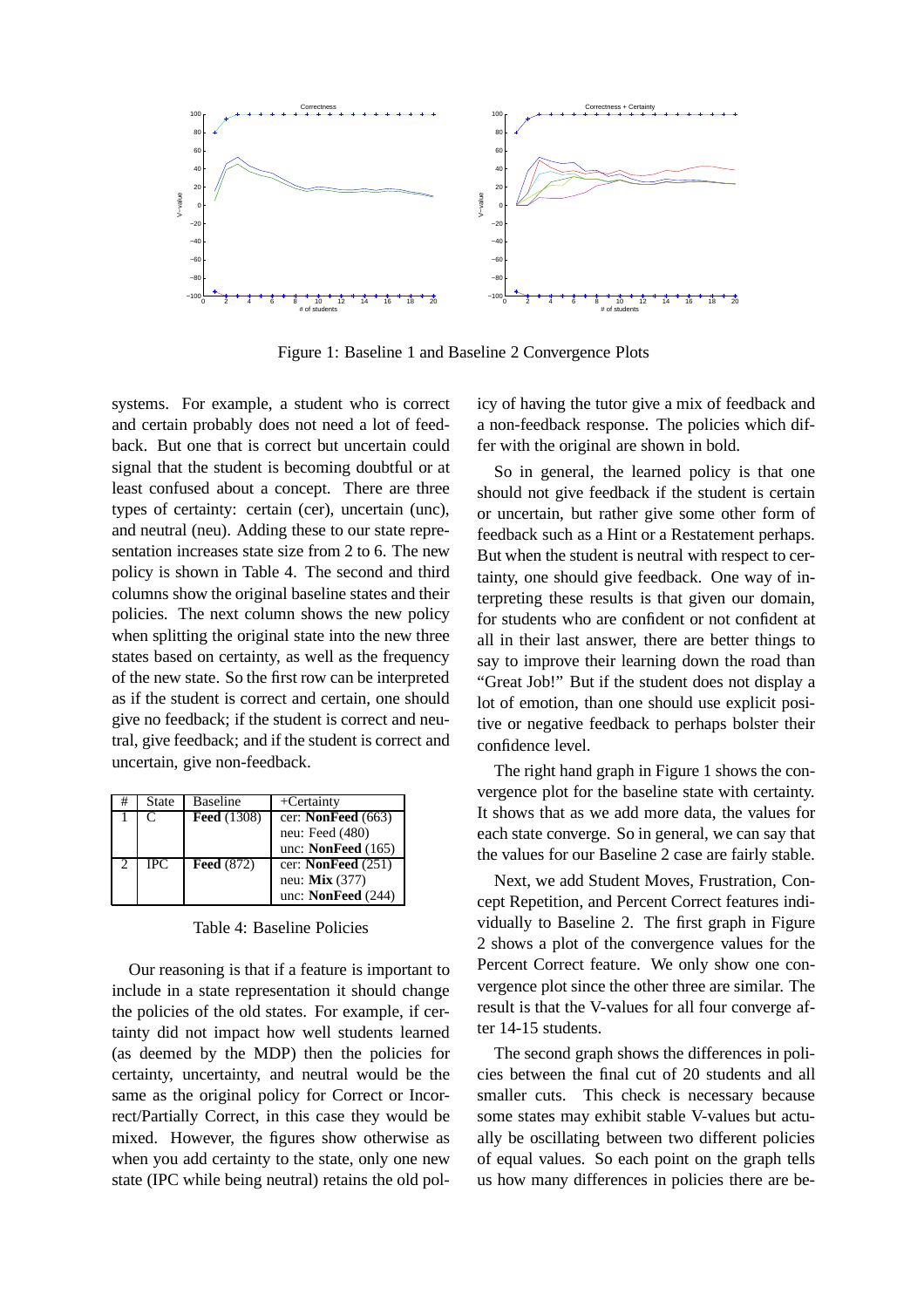tween the cut in question and the final cut. For example, if the policy generated at cut 15 was to give feedback for all states, and the policy at the final cut was to give feedback for all but two states, the "diff" for cut 15 would be two. So in the best case, zero differences mean that the policies generated for both cuts are exactly the same. The diff plots shows the differences decrease as data is added and they exhibited very similar plots to both Baseline cases. For cuts greater than 15, there are still some differences but these are usually due to low frequency states. So we can conclude that since our policies are fairly stable they are worth investigating in more detail.

In the remainder of this section, we look at the differences between the Baseline 2 policies and the policies generated by adding a new feature to the Baseline 2 state. If adding a new feature actually does not really change what the tutor should do (that is, the tutor will do the baseline policy regardless of the new information), one can conclude that the feature is not worth including in a student state. On the other hand, if adding the state results in a much different policy, then the feature is important to student modeling.

**Student Move Feature** The results of adding Student Moves to Baseline 2 are shown in Table 5. Out of the 12 new states created, 7 deviate from the original policy. The main trend is for the neutral and uncertain states to give mixed feedback after a student shallow move, and a non-feed response when the student says something deep or novel. When the student is certain, always give a mixed response except in the case where he said something Shallow and Correct.

| #              | <b>State</b>   | <b>Baseline</b> | New Policy          |
|----------------|----------------|-----------------|---------------------|
|                | certain:C      | <b>NonFeed</b>  | S: NonFeed          |
|                |                |                 | $O:$ Mix            |
| $\mathfrak{D}$ | certain:IPC    | <b>NonFeed</b>  | $S:$ Mix            |
|                |                |                 | $O:$ Mix            |
| 3              | $neutral:$ $C$ | Feed            | S: Feed             |
|                |                |                 | O: NonFeed          |
| 4              | neutral:IPC    | Mix             | $S: Mi\overline{x}$ |
|                |                |                 | O: NonFeed          |
| 5              | uncertain:C    | <b>NonFeed</b>  | $S:$ Mix            |
|                |                |                 | O: NonFeed          |
| 6              | uncertain:IPC  | <b>NonFeed</b>  | $S:$ Mix            |
|                |                |                 | O: NonFeed          |

Table 5: Student Move Policies

**Concept Repetition Feature** Table 6 shows the new policy generated. Unlike the Student Move policies which impacted all 6 of the baseline states, Concept Repetition changes the policies for the first three baseline states resulting in 4 out of 12 new states differing from the baseline. For states 1 through 4, the trend is that if the concept has been repeated, the tutor should give feedback or a combination of feedback with another Tutor Act. Intuitively, this seems clear because if a concept were repeated it shows the student is not understanding the concept completely and it is neccessary to give them a little more feedback than when they first see the concept. So, this test indicates that keeping track of repeated concepts has a significant impact on the policy generated.

| #                        | <b>State</b>  | <b>Baseline</b> | New Policy |
|--------------------------|---------------|-----------------|------------|
|                          | certain:C     | <b>NonFeed</b>  | 0: NonFeed |
|                          |               |                 | $R:$ Feed  |
| $\overline{2}$           | certain:IPC   | <b>NonFeed</b>  | $0:$ Mix   |
|                          |               |                 | $R:$ Mix   |
| $\overline{\mathcal{E}}$ | neutral: C    | Feed            | $0:$ Mix   |
|                          |               |                 | $R:$ Feed  |
| $\overline{4}$           | neutral:IPC   | Mix             | $0:$ Mix   |
|                          |               |                 | R: Mix     |
| $\overline{\phantom{1}}$ | uncertain:C   | NonFeed         | 0: NonFeed |
|                          |               |                 | R: NonFeed |
| 6                        | uncertain:IPC | NonFeed         | 0: NonFeed |
|                          |               |                 | R: NonFeed |

Table 6: Concept Repetition Policies

**Frustration Feature** Table 7 shows the new policy generated. Comparing the baseline policy with the new policy (which includes categories for when the original state is either neutral or frustration), shows that adding frustration changes the policy for state 1, when the student is certain or correct. In that case, the better option is to give them positive feedback. For all other states, frustration occurs with each of them so infrequently  $2$ that the resulting states appeared less than the our threshold of 50 instances. As a result, these 5 frustration states are grouped together in the "threshold state" and our MDP found that the best policy when in that state is to give no feedback. So the two neutral states change when the student is frustrated. Interestingly, for students that are uncertain, the policy does not change if they are frustrated or neutral. The trend is to always give Non-Feedback.

**Percent Correctness Feature** Table 8 shows the new policy generated for incorporating a simple model of current student performance within the dialog. This feature, along with Frustration, seems to impact the baseline the state least since

 $2^2$ Only 225 out of 2385 student turns are marked as frustration, while all the others are neutral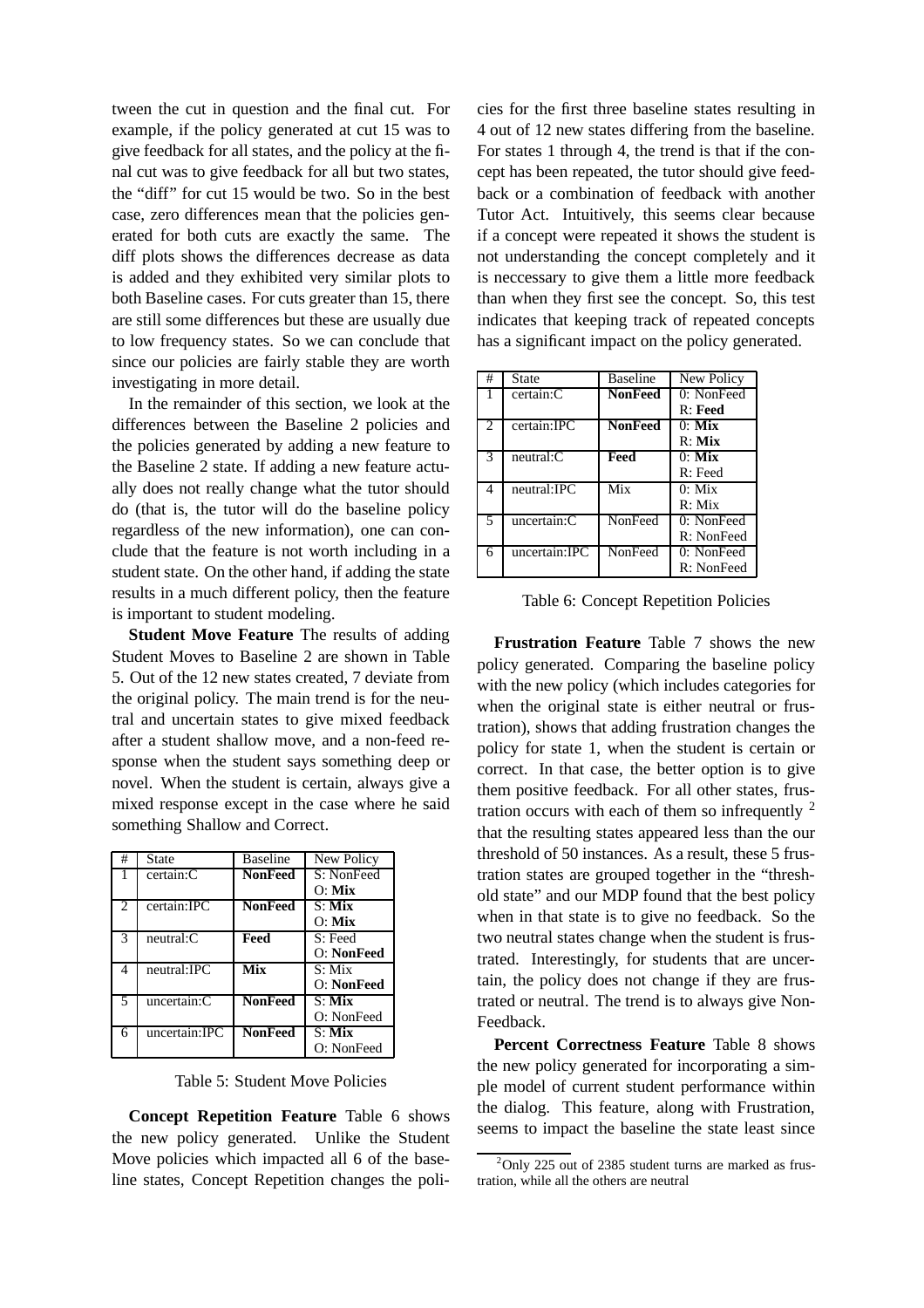

Figure 2: Percent Correct Convergence, and Diff Plots for all 4 Features

| # | State         | <b>Baseline</b> | New Policy        |
|---|---------------|-----------------|-------------------|
|   | certain:C     | <b>NonFeed</b>  | N: NonFeed        |
|   |               |                 | F: Feed           |
| 2 | certain:IPC   | NonFeed         | N: NonFeed        |
|   |               |                 | F: NonFeed        |
| 3 | neutral:C     | Feed            | $N:$ Feed         |
|   |               |                 | <b>F: NonFeed</b> |
| 4 | neutral:IPC   | Mix             | $N:$ Mix          |
|   |               |                 | <b>F: NonFeed</b> |
| 5 | uncertain:C   | NonFeed         | N: NonFeed        |
|   |               |                 | F: NonFeed        |
| 6 | uncertain:IPC | NonFeed         | N: NonFeed        |
|   |               |                 | F: NonFeed        |

Table 7: Frustration Policies

both only alter the policies for 3 of the 12 new states. States 3, 4, and 5 show a change in policy for different parameters of correctness. One trend seems to be that when a student has not been performing well (L), to give a NonFeedback response such as a hint or restatement.

| #                           | State          | <b>Baseline</b> | New Policy |
|-----------------------------|----------------|-----------------|------------|
|                             | certain:C      | NonFeed         | H: NonFeed |
|                             |                |                 | L: NonFeed |
| $\mathcal{D}_{\mathcal{L}}$ | certain:IPC    | NonFeed         | H: NonFeed |
|                             |                |                 | L: NonFeed |
| 3                           | $neutral:$ $C$ | Feed            | H: Feed    |
|                             |                |                 | L: NonFeed |
| 4                           | neutral:IPC    | Mix             | $H:$ Mix   |
|                             |                |                 | L: NonFeed |
| 5                           | uncertain:C    | <b>NonFeed</b>  | $H:$ Mix   |
|                             |                |                 | L: NonFeed |
| 6                           | uncertain:IPC  | NonFeed         | H: NonFeed |
|                             |                |                 | L: NonFeed |

Table 8: % Correctness Policies

### **7 Related Work**

RL has been applied to improve dialogue systems in past work but very few approaches have looked at which features are important to include in the dialogue state. (Paek and Chickering, 2005) showed how the state space can be learned from data along with the policy. One result is that a state space can be constrained by only using features that are relevant to receiving a reward. Singh et al. (1999) found an optimal dialogue length in their domain, and showed that the number of information and distress attributes impact the state. They take a different approach than the work here in that they compare which feature values are optimal for different points in the dialogue. Frampton et al. (2005) is similar to ours in that they experiment on including another dialogue feature into their baseline system: the user's last dialogue act, which was found to produce a 52% increase in average reward. Williams et al. (2003) used Supervised Learning to select good state and action features as an initial policy to bootstrap a RL-based dialoge system. They found that their automatically created state and action seeds outperformed hand-crafted polices in a driving directions corpus. In addition, there has been extensive work on creating new corpora via user simulations (such as (Georgila et al., 2005)) to get around the possible issue of not having enough data to train on. Our results here indicate that a small training corpus is actually acceptable to use in a MDP framework as long as the state and action features are pruned effectively. The use of features such as context and student moves is nothing new to the ITS community however, such as the BEETLE system (Zinn et al., 2005), but very little work has been done using RL in developing tutoring systems.

#### **8 Discussion**

In this paper we showed that incorporating more information into a representation of the student state has an impact on what actions the tutor